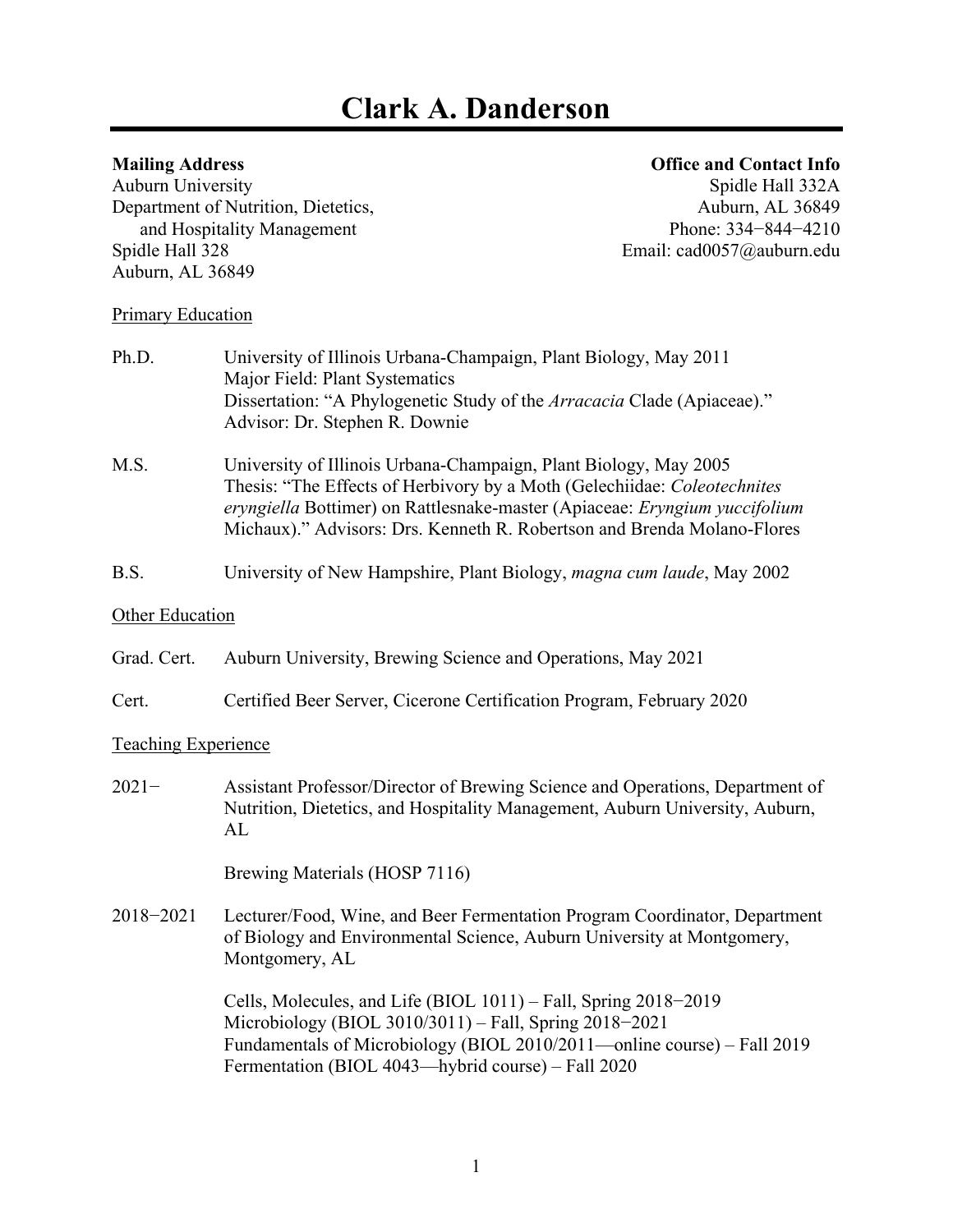- 2016−2020 Microbiology and Genetics Laboratory Coordinator, Department of Biology and Environmental Science, Auburn University at Montgomery, Montgomery, AL Microbiology (BIOL 3010/3011) – Fall, Spring, and Summer 2016–2018 Genetics Laboratory (BIOL 3301) – Spring 2017 Perspectives in Fermentation (BIOL 4803/6800) – Summer 2017 Cells, Molecules, and Life (BIOL 1011) – Spring 2018 Botany Laboratory (BIOL 2021) – Spring 2018 2013−2015 Assistant Professor of Biology, Biology Department, Aquinas College, Grand Rapids, MI Botany (BY 161) − Fall 2013, 2014, 2015 Ecology (BY 352) − Fall 2013, 2015 Plant Taxonomy (BY 264) – Spring 2015 Principles of Biology Lab (BY 160L) – Fall and Spring 2014–2015 Biology Seminar (BY 499) – Spring 2014, 2015 Zoology (BY 162) – Spring 2014, 2015 2012−2013 Assistant Professor of Biology, Division of Mathematics and Natural Sciences, Gordon State College, Barnesville, GA Introductory Biology I (BIOL 1111) – Fall and Spring 2012–2013 Plant Biology (BIOL 3600) – Spring 2013 2012−2015 Adjunct Instructor, Department of General Education, Kendall College of Art and Design of Ferris State University, Grand Rapids, MI Natural Science (KCSC 230) – Spring 2012 Environmental Science (KCSC 303) – Spring 2012, 2014, 2015 2011 Adjunct Instructor, Department of Biological Sciences, Montcalm Community College, Sidney, MI Botany (BIOL 110) – Fall 2011 2011 Adjunct Instructor, Department of Biological Sciences, Lake Michigan College, South Haven, MI General Biology (BIOL 101) – Fall 2011 Invited Lecturer 2012 NCBI and DNA Barcoding Labs, BIOL 4500, Division of Mathematics and
- Natural Sciences, Gordon State College, Barnesville, GA September 26, October 17, 24, and 31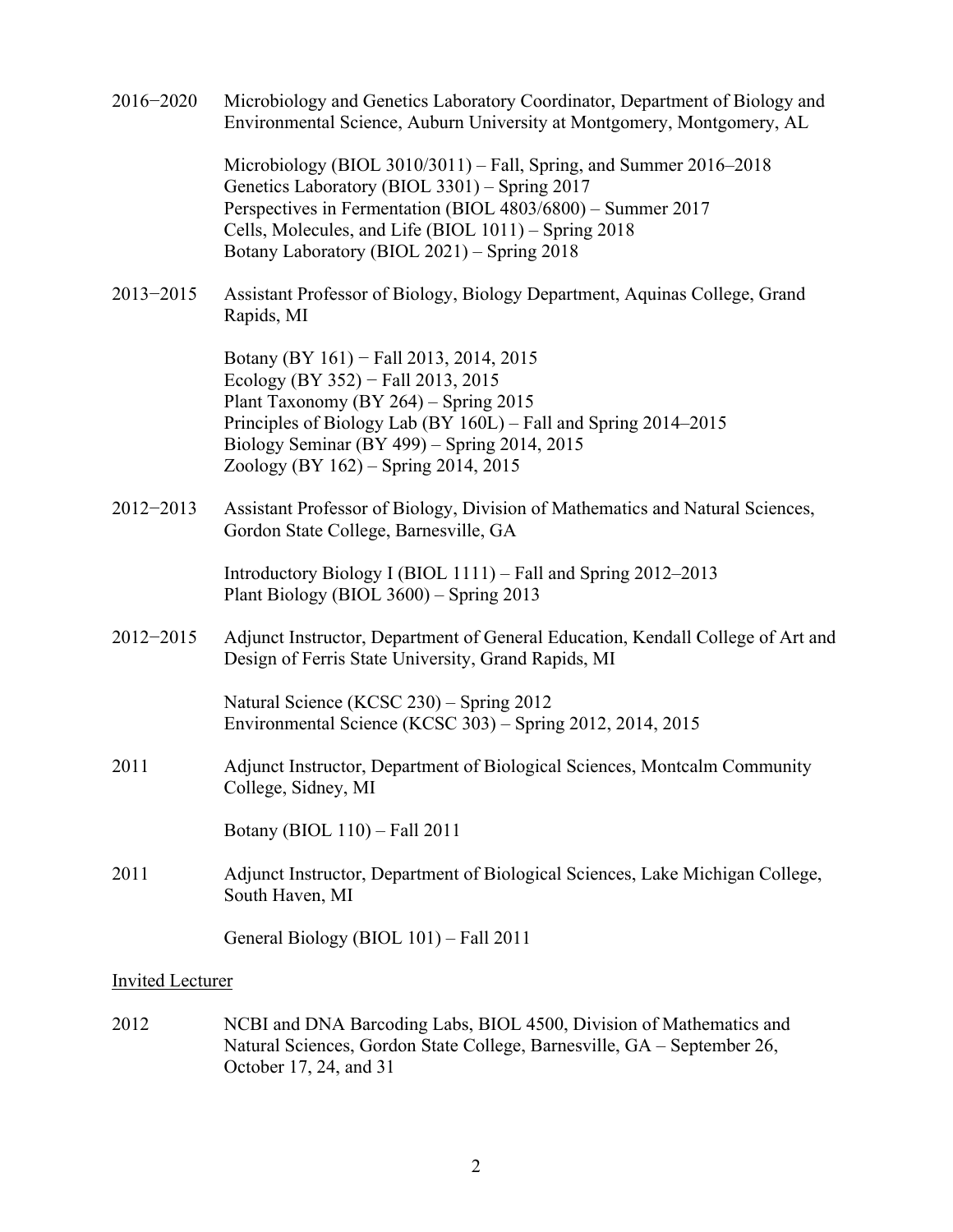#### Professional Experience

### 2020 Brewery Intern, Common Bond Brewers, Montgomery, AL

Performed duties of cellar person and assistant brewer in the production area. Operated brewing platform controls for mash tun and boil and whirlpool kettles. Milled grain and measured out hops, brewing salts, and acid additions on brew day. Filtered and transferred beer from fermentation vessels to brite tanks. Washed and filled kegs. Operated canning machine. Organized kegs in cold storage. Produced SOPs for brew prep day, brew day, and yeast collection. Developed recipes and brewed them on small batch system.

2011 Senior Scientist, DNA Lab, Microbial Insights, Inc., Rockford, TN.

Oversaw day-to-day operations of the DNA lab for an environmental biotechnology company. Reviewed and interpreted quantitative polymerase chain reaction (qPCR), DNA sequences, and plate count data. Produced site reports for clients on microbial communities and remedial options. Contributed to research and development initiatives, designing new qPCR assays. Supervised laboratory technicians for safety and QA purposes. Utilized range of molecular biological tools (MBTs) and lab instruments. Maintained large database of results.

#### **Publications**

- Haddix, P. L. and C. A. Danderson. 2018. Mutation rate simulation by dice roll: practice with the Drake equation. *Journal of Microbiology and Biology Education.* 19(2): doi:https://doi.org/10.1128/jmbe.v19i2.1549.
- Danderson, C. A., S. R. Downie, and M. Hermann. 2018. Rampant polyphyly in the *Arracacia* clade (Apiaceae) and an assessment of the phylogenetic utility of 20 noncoding plastid loci. *Molecular Phylogenetics and Evolution* 118: 286–305.
- Brullo, C., S. Brullo, S. R. Downie, C. A. Danderson, and G. G. del Galdo. 2013. *Siculosciadium*, a new montoypic genus of Apiaceae from Sicily. *Annals of the Missouri Botanical Garden* 99: 1–18.
- Spalik, K., M. Piwczynski, C. A. Danderson, R. Kurzyna-Mlynik, T. S. Bone, and S. R. Downie. 2010. Amphitropic amphiantarctic disjunctions in Apiaceae subfamily Apioideae. *Journal of Biogeography* 37: 1977–1994.
- Danderson, C. A., and B. Molano-Flores. 2010. Effects of herbivory and inflorescence size on insect visitation to *Eryngium yuccifolium* a prairie plant. *American Midland Naturalist* 163: 234–246.
- Molano-Flores, B., C. A. Danderson, and K. Patel. 2010. Relationship among awn number and seed self-burial, seed germination, and seedling survivorship for a species with hygroscopic awns. *Ecological Restoration* 28: 126–129.
- Reduron, J.-P., J. Mathez, S. R. Downie, C. A. Danderson, and T. Ostroumova. 2009. *Pseudoridolfia*, nouveau genre d'Apiaceae découvert au Maroc. *Acta Botanica Gallica* 156: 487–500.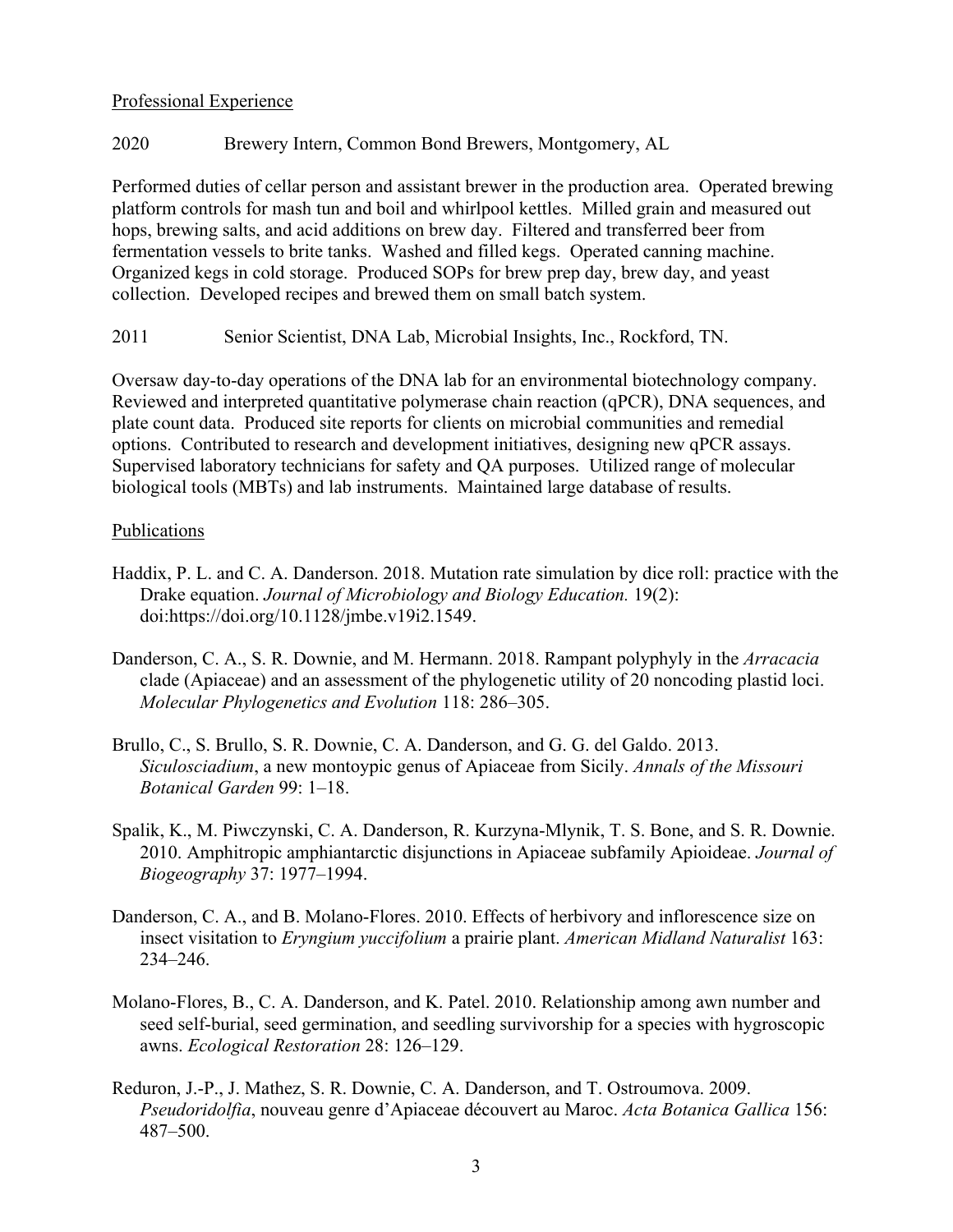- Molano-Flores, B., and C. A. Danderson. 2009. Gynomonoecious individuals in *Lobelia spicata*  (Campanulaceae) populations. *Rhodora* 111: 398–402.
- Danderson, C. A., B. Molano-Flores, and S. Raghu. 2008. Impact of floral herbivory by *Coleotechnites eryngiella* Bottimer (Lepidoptera: Gelechiidae) on the reproductive output of *Eryngium yuccifolium* Michaux (Apiaceae): a test of the reserve ovary model. *Plant Ecology* 197: 277–284.
- Danderson, C. A. 2006. Notes on aspects of the life history and behavior of *Coleotechnites eryngiella* (Gelechiidae). *Journal of the Lepidopterists' Society* 60: 103–106. Technical Reports
- Danderson, C. and B. Molano-Flores. 2014. Section 11: Insects. Subsection 11A: Lepidoptera. Assessment of Lepidoptera mortality at selected natural areas potentially impacted by the EJ&E line, 2009 and 2010, pgs. 106–114. *In*: Heske, E. J. and D. M. Ruffatto (eds.). 2014. *Impacts of the Elgin, Joliet, and Eastern Railway Line on Natural Areas in the Western Chicago Metropolitan Area, Vol. 1*. Illinois Natural History Survey, Champaign, IL, U.S.A.
- Molano-Flores, B., C. Helm, A. Wallner, C. Danderson, and D. Ruffatto. 2014. Section 11 Appendices: Insects, pgs. 125–152. *In*: Heske, E. J. and D. M. Ruffatto (eds.). 2014. *Impacts of the Elgin, Joliet, and Eastern Railway Line on Natural Areas in the Western Chicago Metropolitan Area, Vol. 2*. Illinois Natural History Survey, Champaign, IL, U.S.A.
- Danderson, C. A. 2005. Conservation assessment for sand grape (*Vitis rupestris* Scheele). *Center for Biodiversity Technical Report* 2005 (15): 1–23.
- Danderson, C. A. 2005. Conservation assessment for longbeak arrowhead [*Sagittaria australis*  (J. G. Smith) Small (= *Sagittaria longirostra* (Micheli) J. G. Smith)]. *Center for Biodiversity Technical Report* 2005 (14): 1–21.
- Danderson, C. A. 2005. Conservation assessment for wavy-leaf purple-coneflower (*Echinacea simulata* R. L. McGregor). *Center for Biodiversity Technical Report* 2005 (13): 1–23.
- Danderson, C. A. 2005. Conservation assessment for large yellow lady's-slipper (*Cypripedium pubescens* Willd.). *Center for Biodiversity Technical Report* 2005 (12): 1–30.
- Danderson, C. A. 2005. Conservation assessment for Hale's corydalis (*Corydalis halei* [Small] Fern. and Schub.). *Center for Biodiversity Technical Report* 2005 (11): 1–22.
- Danderson, C. A. 2005. Conservation assessment for American bluehearts (*Buchnera americana* L.). *Center for Biodiversity Technical Report* 2005 (10): 1–27.

#### Popular Publications

Danderson, C. 2020. "Is it time to revisit Alabama's homebrew law?". Published on the Free the Hops website (freethehops.org), February 26.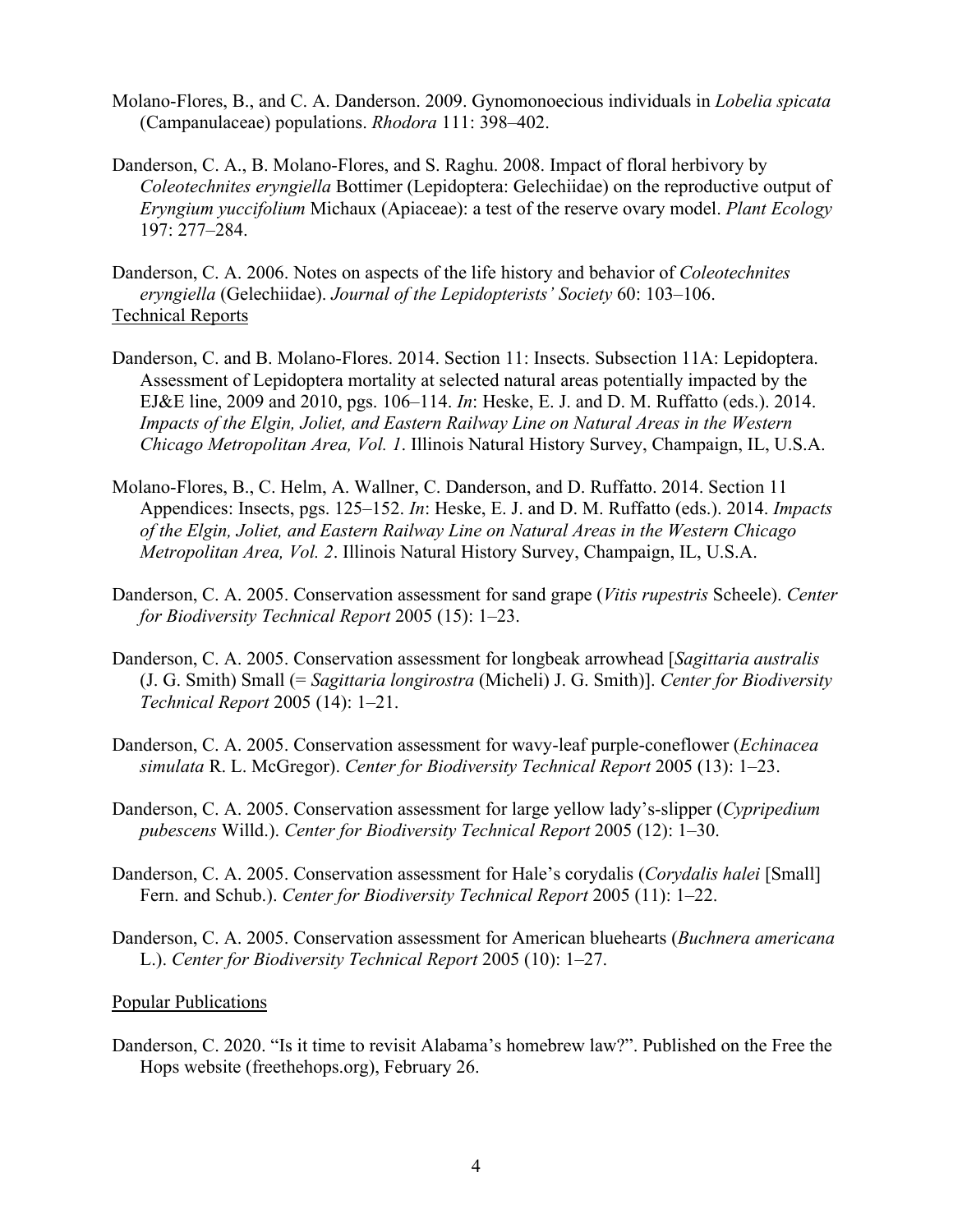Conferences & Symposia [\* Indicates Paper]

- Powers, A. and C. A. Danderson. 2015. Plant species diversity at the Karner Blue Nature Sanctuary. 9<sup>th</sup> Annual West Michigan Regional Undergraduate Science Research Conference, Van Andel Institute Graduate School, Grand Rapids, MI.
- Hyde, C. A., C. A. Danderson, K. Chi, and B. Molano-Flores. 2015. An examination of *Synthyris bullii* and its presence and abundance in Michigan. NE-4 Regional Tri-Beta Conference, Thomas More College, Crestview Hills, KY.
- Hyde, C. A., C. A. Danderson, K. Chi, and B. Molano-Flores. 2014. An examination of *Synthyris bullii* and its presence and abundance in Michigan. 8<sup>th</sup> Annual West Michigan Regional Undergraduate Science Research Conference, Van Andel Institute Graduate School, Grand Rapids, MI.
- Schluter, T., J. Alexander, J. Stephens, E. Antakikam, M. Babb, C. A. Danderson, and C. Lee. 2013. DNA Barcoding at Gordon State College: A Collaborative Laboratory Project Between Two Undergraduate Courses. 2013 Annual Meeting of the Georgia Academy of Science, Valdosta State University, Valdosta, GA.
- Danderson, C. A., M. Hermann, and S. R. Downie. 2009. Resolving phylogenetic relationships within the *Arracacia* clade (Apiaceae subfamily Apioideae) using cpDNA sequence data. 11<sup>th</sup> Annual Graduate Student Symposium organized by Graduates in Ecology and Evolutionary Biology, University of Illinois Urbana-Champaign, IL.
- Danderson, C. A., M. Hermann, and S. R. Downie. 2008. Resolving phylogenetic relationships within the *Arracacia* clade (Apiaceae subfamily Apioideae) using cpDNA sequence data. Plant Biology, Botany 2008, University of British Columbia, Vancouver, British Columbia, Canada.
- Molano-Flores, B. and C. A. Danderson. 2008. Does *Eryngium yuccifolium* (rattlesnake master) have a specialized or unspecialized pollinator guild? The Apiaceae dilemma. Ecological Society of America 2008, Milwaukee, WI.
- Danderson, C. A. and S. R. Downie. 2007. Resolving phylogenetic relationships within the apioid superclade (Apiaceae subfamily Apioideae) using cpDNA and nrDNA sequence data. Plant Biology and Botany 2007 Joint Congress, Chicago, IL.
- \*Danderson, C. A. and B. Molano-Flores. 2005. The effects of *Coleotechnites eryngiella*  Bottimer [Lepidoptera: Gelechiidae] on aspects of the reproductive biology of *Eryngium yuccifolium* Michaux [Apiaceae], Botany 2005 Meetings, Austin, TX.

#### Colloquia, Faculty Talks, & Seminars

2015 Panelist, faculty discussion on how our various academic disciplines come to bear on sustainability, GE 100: First Year Experience: College in the  $21<sup>st</sup>$  Century, Aquinas College, Grand Rapids, MI – October 28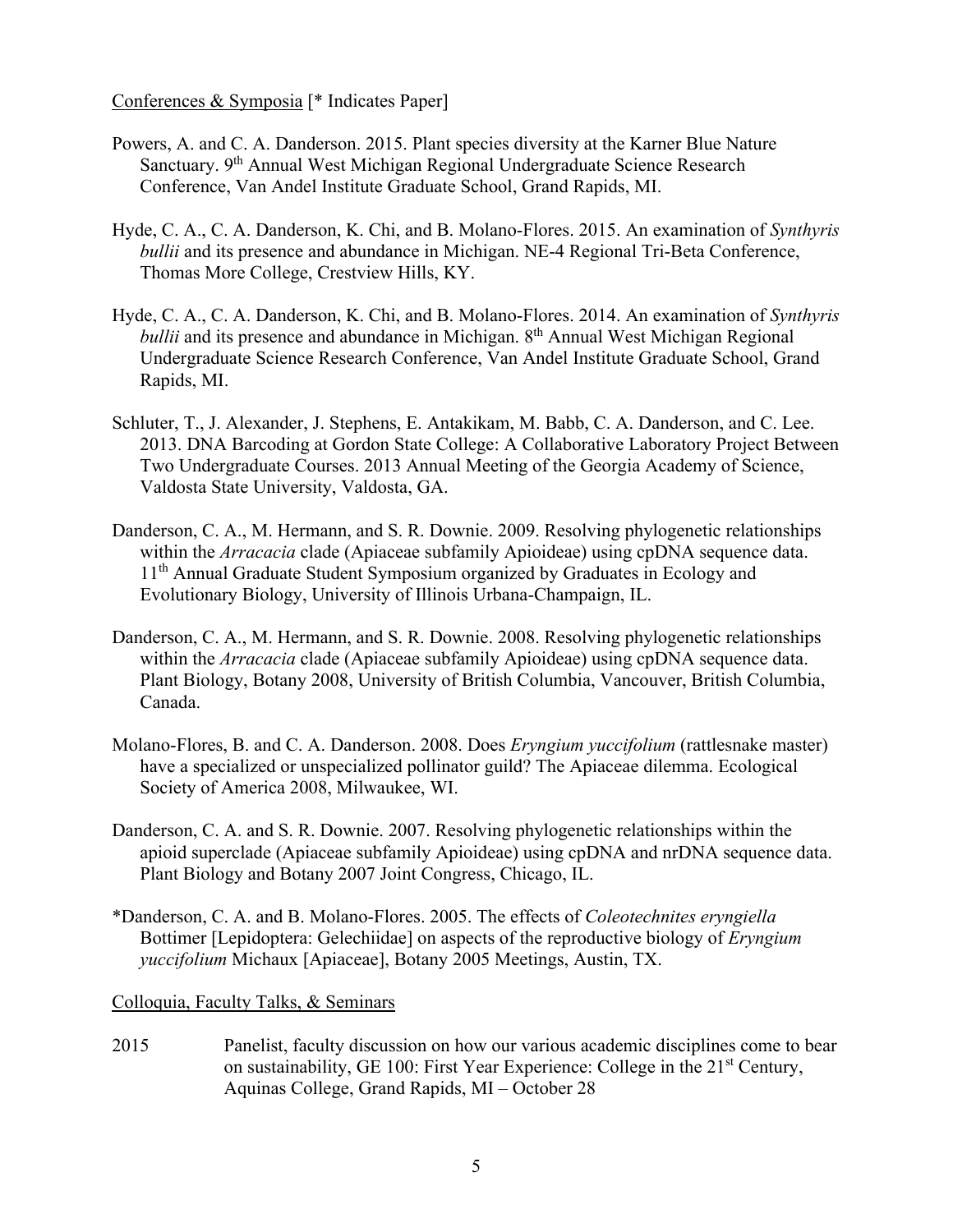| 2015                                | Panelist, "What Is Sustainability?" faculty discussion, Economicology Forum,<br>Center for Sustainability & the Faculty Sustainability Fellows, Aquinas College,<br>Grand Rapids, MI - February 26                                                                                                 |  |
|-------------------------------------|----------------------------------------------------------------------------------------------------------------------------------------------------------------------------------------------------------------------------------------------------------------------------------------------------|--|
| 2014                                | The Arracacia Clade (Apiaceae): Attempting to Bring Order to a Disordered<br>Complex, 8 <sup>th</sup> Annual West Michigan Regional Undergraduate Science Research<br>Conference, Van Andel Institute Graduate School, Grand Rapids, MI - November<br>15                                           |  |
| 2013                                | The Arracacia Clade—Attempting to Bring Order to a Disordered Complex,<br>Mathematics and Natural Sciences Seminar, Gordon State College, Barnesville,<br>$GA - April 8$                                                                                                                           |  |
| Fellowships, Grants, & Other Awards |                                                                                                                                                                                                                                                                                                    |  |
| 2015                                | Engaged Departments Initiative Grant, Aquinas College (co-author)                                                                                                                                                                                                                                  |  |
| 2014, 2015                          | Mohler-Thompson Summer Research Grant, Aquinas College                                                                                                                                                                                                                                             |  |
| 2013                                | Faculty Development Grant, Gordon State College                                                                                                                                                                                                                                                    |  |
|                                     | Departmental, Professional, and Public Service                                                                                                                                                                                                                                                     |  |
| 2021                                | Participated in the American Homebrewers Association's Big Brew Day at<br>Henderson Homebrew, Montgomery AL, May 1                                                                                                                                                                                 |  |
| 2021                                | Interviewed for a special article in the Montgomery Advertiser about the brewery<br>and the development of the undergraduate certificate program in fermentation at<br>Auburn University at Montgomery, March 11                                                                                   |  |
| 2020                                | Attended webinar entitled "Is NH the Next Thing in Barrel Aged Beers?"<br>provided by University of New Hampshire Cooperative Extension, December 10                                                                                                                                               |  |
| 2020                                | Developed and brewed a Philadelphia-style porter in collaboration with Common<br>Bond Brewers, Montgomery, AL, November 9                                                                                                                                                                          |  |
| 2020                                | Virtually attended a four-day Craft Brewery Startup Workshop provided by<br>University of New Hampshire Professional Development and Training, October<br>27 and 39 and November 3 and 5                                                                                                           |  |
| 2020                                | Designed and developed brewery/fermentation classroom for Auburn University<br>at Montgomery                                                                                                                                                                                                       |  |
| 2020                                | Participated in a discussion about beer and brewing for the podcast Alternate<br>Appreciation, which is a series of discussions for Art 131 at Alabama State<br>University, April 28 (https://anchor.fm/windham-graves/episodes/Beer-and-<br>Brewing-With-Clark-Danderson-and-Bo-Henderson-edbvc6) |  |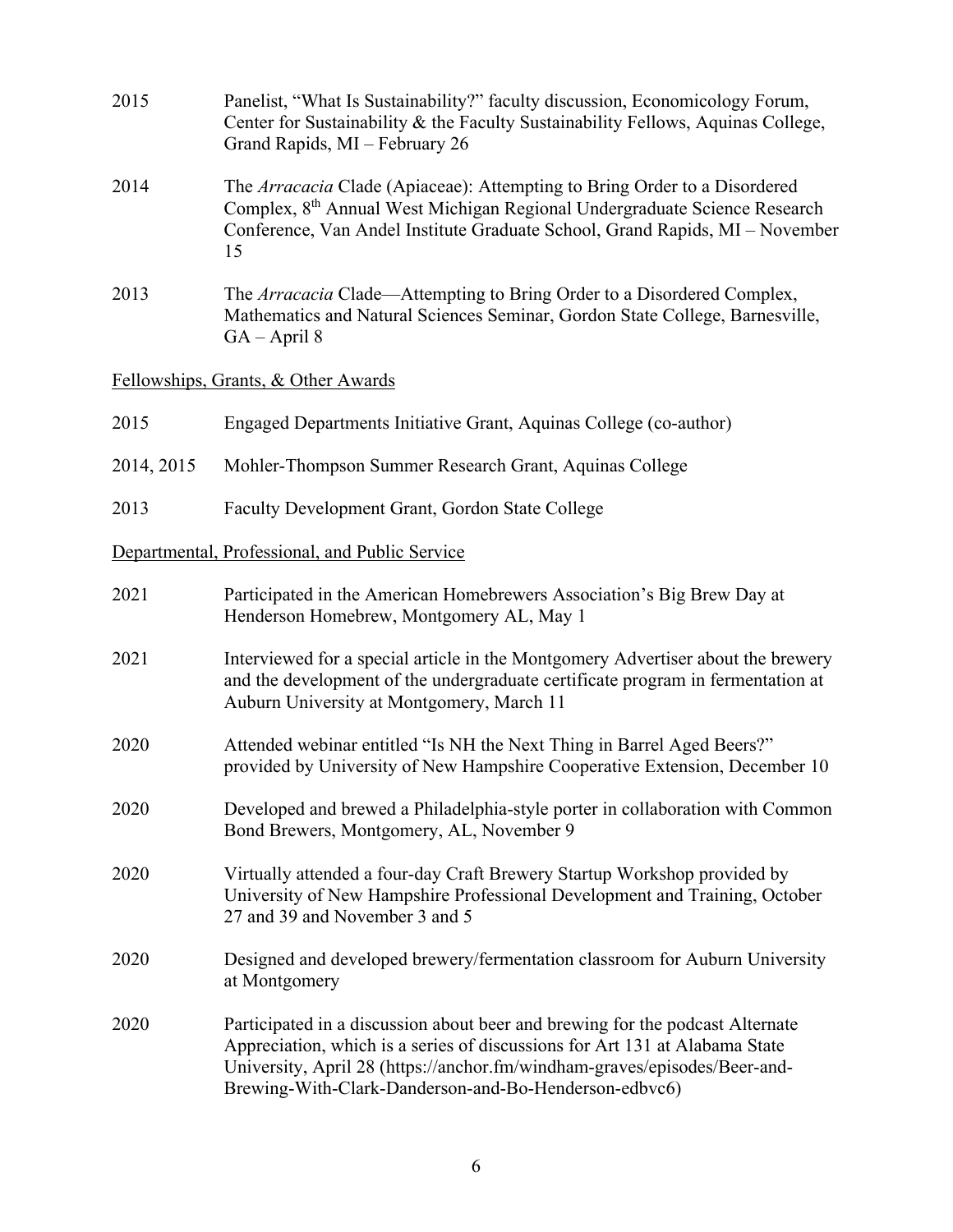| 2020     | Led a beer off-flavors talk and tasting at Henderson Homebrew, Montgomery,<br>AL, March 6                                                                                                                                                                                        |
|----------|----------------------------------------------------------------------------------------------------------------------------------------------------------------------------------------------------------------------------------------------------------------------------------|
| 2020     | Developed and brewed a barley wine to be barrel-aged in collaboration with<br>Common Bond Brewers, Montgomery, AL, February 29                                                                                                                                                   |
| $2020 -$ | Serve as member of the Governing Committee for Free the Hops, a consumer led<br>program of the Alabama Brewers Guild                                                                                                                                                             |
| 2019     | Developed and brewed an English special bitter beer in collaboration with<br>Common Bond Brewers for the Southern Studies Conference, Montgomery, AL,<br>November 21                                                                                                             |
| 2019     | Interviewed by Prof. Nick Thomas (Dept. of Chemistry, Auburn University at<br>Montgomery) for a series on AUM Faculty Research for the Montgomery<br>Independent, July 20                                                                                                        |
| 2019     | Co-developed, with Dr. Laura Whatley (Dept. of Fine Arts), a study abroad trip<br>examining art, fermentation, and monasticism in Belgium from the Middle Ages<br>to present-day, set to run in June and July 2020                                                               |
| 2019     | Interviewed by the Auburn University at Montgomery student paper, The<br>Aumnibus, about the fermentation program on campus, April 25                                                                                                                                            |
| 2019     | Received Certificate of Completion for Developing and Delivering Online<br>Instruction, Auburn University at Montgomery, Montgomery, AL, April 18                                                                                                                                |
| 2019     | Served as co-mentor, with Dr. Ann Marie O'Neill, for a project presented by two<br>students (Natalie Donohoe and Caitlyn James) at the 2019 Undergraduate<br>Research Symposium organized by the Auburn University at Montgomery<br>College of Sciences, Montgomery, AL, April 5 |
| 2018     | Participated in Alabama Brewers Guild Collaboration Brew Day, Common Bond<br>Brewers, Montgomery, AL, December 4                                                                                                                                                                 |
| 2018     | Participated in Explore Biology Options event, Auburn University at<br>Montgomery, AL, November 9                                                                                                                                                                                |
| $2018-$  | Member of the Faculty Welfare Committee, Auburn University at Montgomery                                                                                                                                                                                                         |
| $2018-$  | Serve as coordinator for the Food, Wine, and Beer Fermentation minor in the<br>Department of Biology and Environmental Science, Auburn University at<br>Montgomery                                                                                                               |
| 2017     | Participated in the College of Arts and Sciences Taste of College, Auburn<br>University at Montgomery, Montgomery, AL, November 8                                                                                                                                                |
| 2017     | Conducted brewing demonstration (with Dr. Chelsea Ward) for Warhawk WoW,<br>Auburn University at Montgomery, Montgomery, AL, August 28                                                                                                                                           |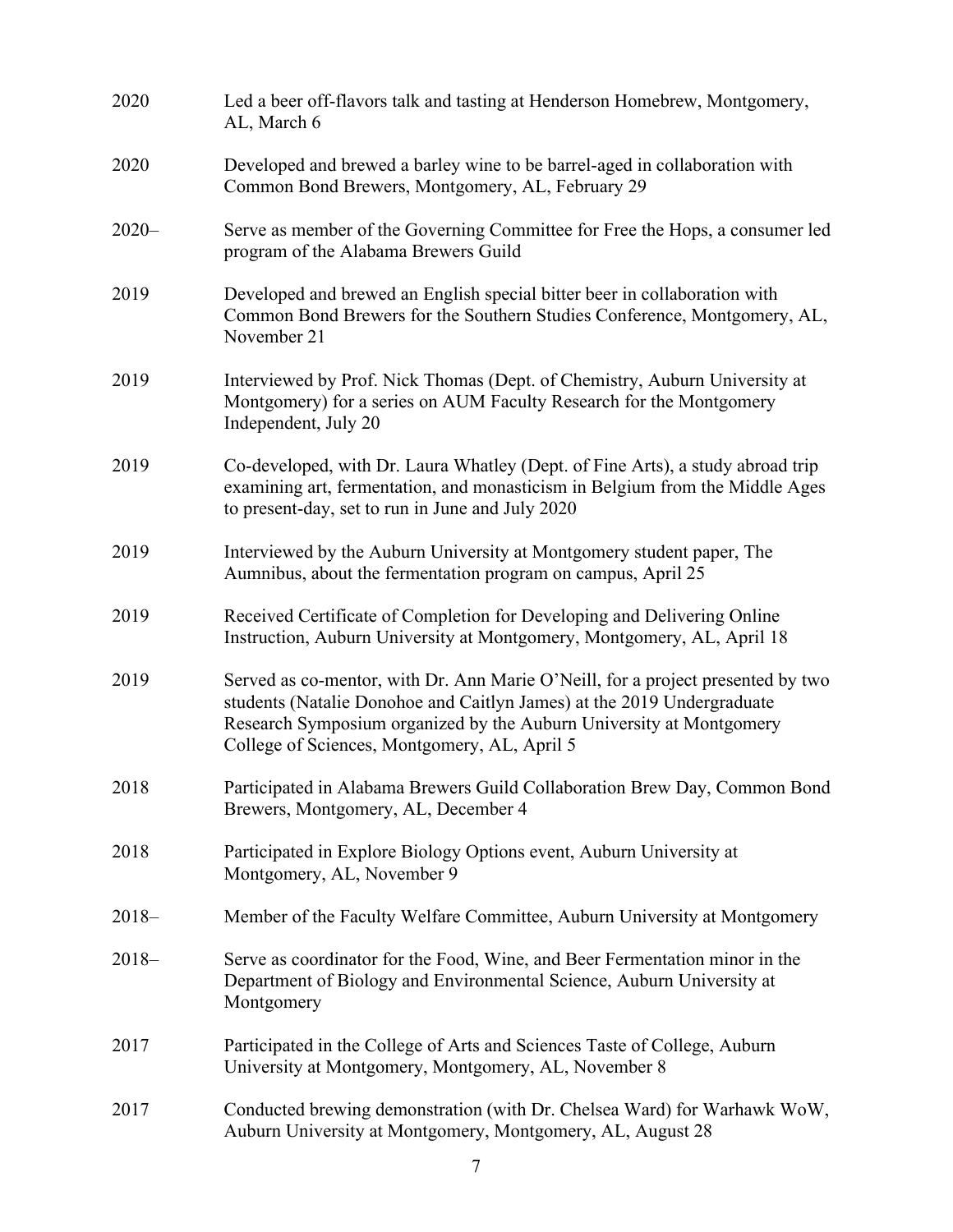| 2016        | Judge, 2016 Undergraduate Research Symposium organized by the Auburn<br>University at Montgomery College of Liberal Arts and Sciences, Montgomery,<br>AL, April 1                                                                                                                          |
|-------------|--------------------------------------------------------------------------------------------------------------------------------------------------------------------------------------------------------------------------------------------------------------------------------------------|
| 2015        | Served as a panel member in a group discussion about how to better prepare K-12<br>students interested in pursuing a college degree in science, Learn. Motivate.<br>Focus. Conference at Coopersville High School, Coopersville, MI, July 16                                               |
| 2015        | Interviewed by a local television station (WZZM13) to discuss the apiary at<br>Aquinas College and colony collapse disorder, May 6                                                                                                                                                         |
| 2015        | Served as a faculty advisor to a student (Casey Wagner) for the Environmental<br>Science Seminar project, Aquinas College                                                                                                                                                                  |
| 2015        | Served as a faculty advisor for a student (Chuck Hyde) in the Honors Program,<br>Aquinas College                                                                                                                                                                                           |
| 2015        | Served as faculty advisor for the St. Francis House LLC, an Aquinas College<br>student organization dedicated to incorporating the proper care and appreciation<br>of plants and animals into the college and the community by educating the<br>surrounding areas on local flora and fauna |
| $2014 - 15$ | Member of the Aquinas College Advisory Council for General Studies                                                                                                                                                                                                                         |
| $2014 - 15$ | Participated in the re-envisioning of the sciences division and the ongoing<br>discussion of the new sciences building                                                                                                                                                                     |
| $2014 - 15$ | Member of the Aquinas College Tree Guide Brochure Subcommittee                                                                                                                                                                                                                             |
| 2014        | Interviewed for an article, "Sweeter than Honey: AQ Keeping Bees Club<br>Celebrates Successful First Year", about the apiary at Aquinas College in the<br>Winter 2015 issue of <i>Aquinas Magazine</i>                                                                                     |
| 2014        | Served as a faculty advisor to a student (Nina Diklich) in the Honors Program,<br>Aquinas College                                                                                                                                                                                          |
| 2014        | Served as a faculty advisor to a student (Chuck Hyde) in the Insignis Program,<br>Aquinas College                                                                                                                                                                                          |
| 2014        | Participated as a botanist for the 2014 West Michigan Birdathon and Nature<br>Festival, May 17                                                                                                                                                                                             |
| 2014, 2015  | Served as a faculty member on the Faculty Selection Panel for the first William<br>and Jean Wendover Fellowship                                                                                                                                                                            |
| $2013 - 15$ | Served as faculty advisor for the Keeping Bees Club, an Aquinas College student<br>organization dedicated to apiculture and pollinator awareness                                                                                                                                           |
| $2013 - 15$ | Director of the Aquinas College herbarium (AQC)                                                                                                                                                                                                                                            |